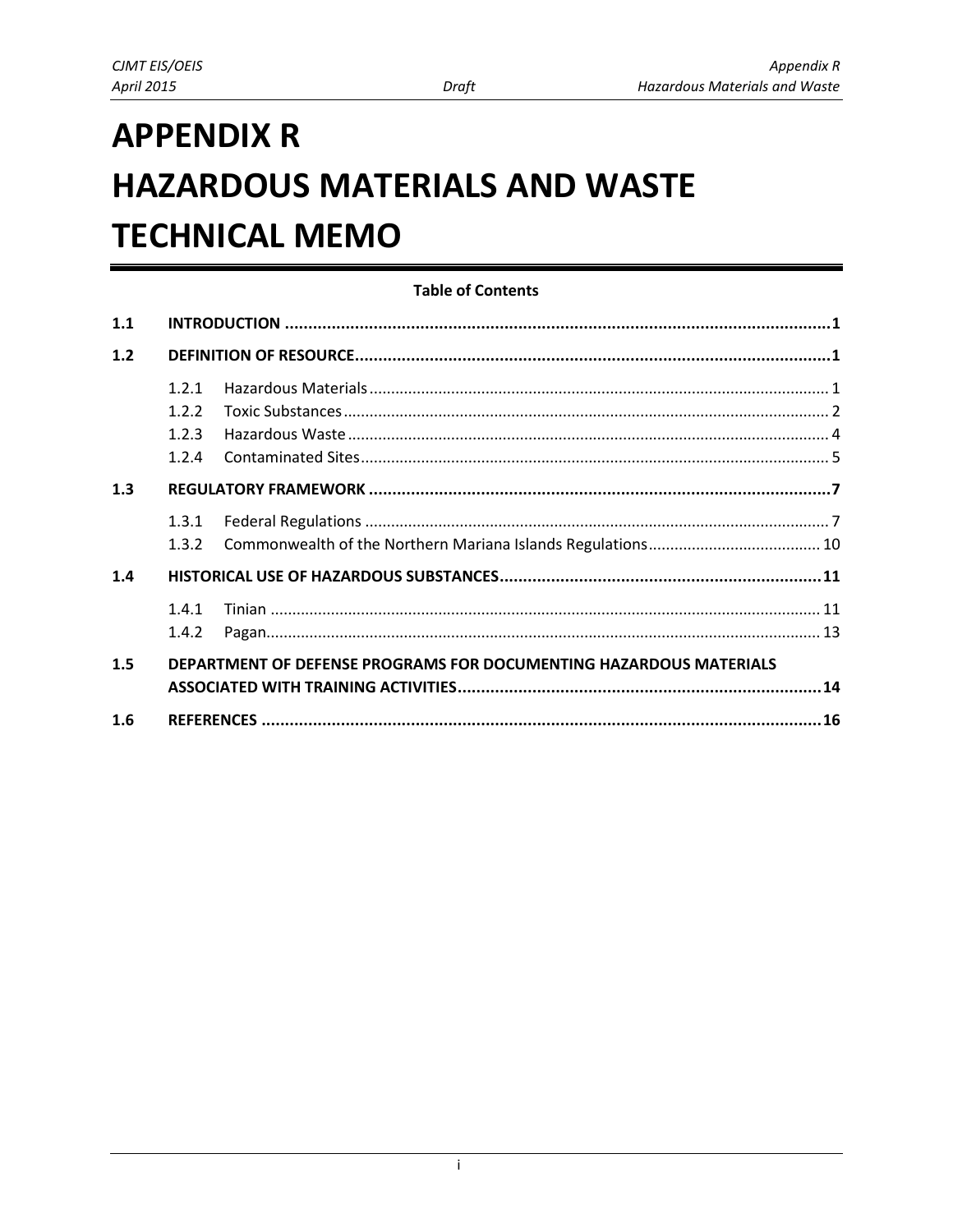This page is intentionally left blank.

ii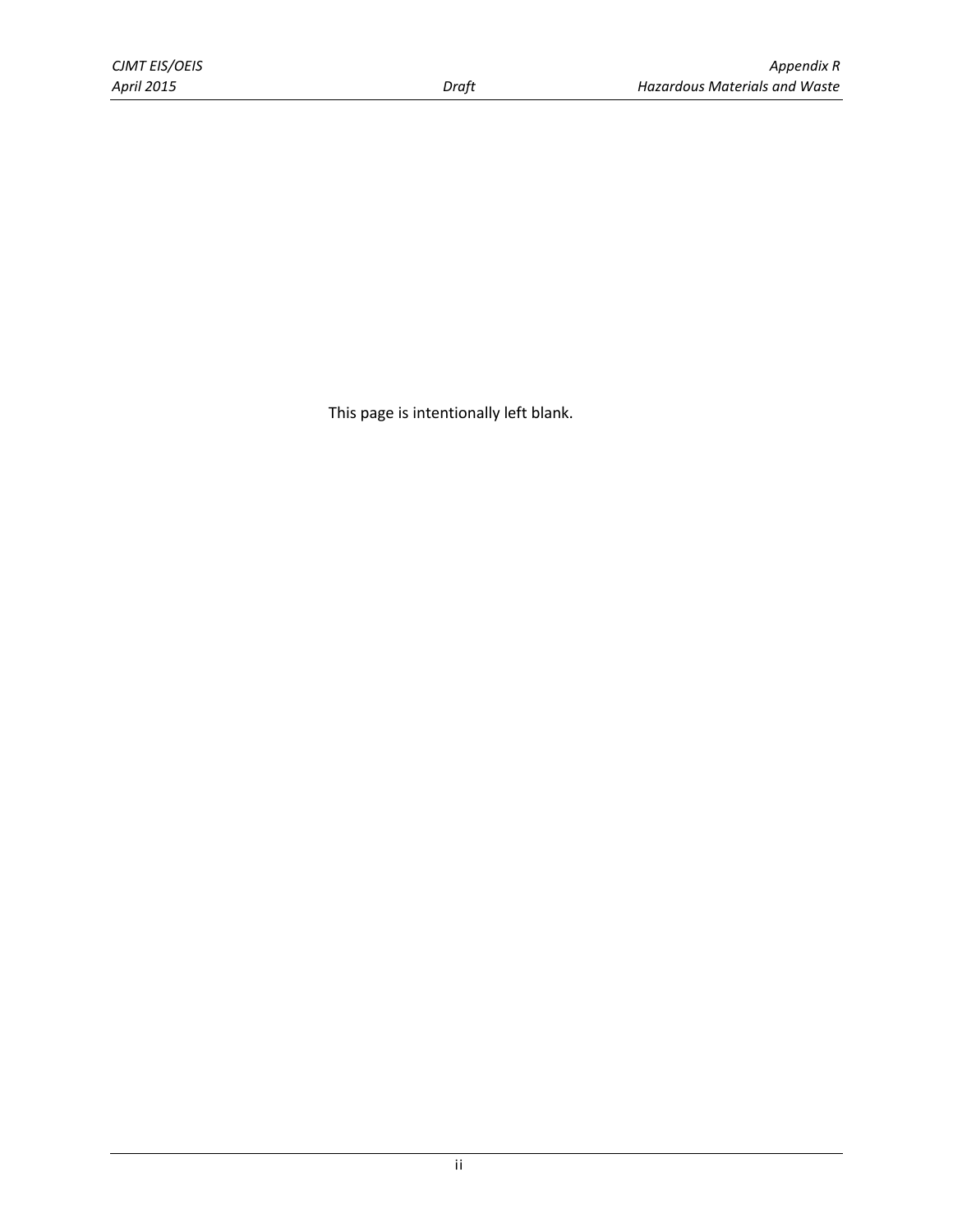### <span id="page-2-0"></span>**1.1 INTRODUCTION**

This technical memo supports discussions in Sections 3.16 and 4.16, *Hazardous Materials and Waste Affected Environment* and *Environmental Consequences*, respectively, of the Commonwealth of the Northern Mariana Islands Joint Military Training (CJMT) Environmental Impact Statement (EIS)/Overseas Environmental Impact Statement (OEIS). In this technical memo, a more detailed discussion is presented for the resource definition, historical use of hazardous substances, and Department of Defense programs for documenting hazardous materials associated with training activities. The historical use of munitions and hazardous waste on Tinian and Pagan is included to provide more detailed information about land uses in regard to contaminated sites on the islands in the absence of more specific data. This approach to National Environmental Policy Act (NEPA) documentation is taken to allow the layperson to read the EIS/OEIS unencumbered by information of interest to resource specialists and regulators; however, anyone can read this technical memo and be assured that the resource was thoroughly examined and that a hard look was taken to identify potential impacts.

### <span id="page-2-1"></span>**1.2 DEFINITION OF RESOURCE**

This EIS/OEIS analyzes impacts related to hazardous materials, toxic substances, hazardous waste, and contaminated sites. The potential for hazardous materials to be introduced during the course of site development and construction activities; for toxic and hazardous wastes to be generated as a result of construction and demolition activities; and for encountering contaminated media during the course of site preparation and construction/demolition activities is analyzed.

Impacts related to the continuing use of hazardous materials and generation of hazardous waste associated with aircraft/watercraft/vehicle operations and maintenance as a result of the proposed action and alternatives are also analyzed. Operational changes (increases/decreases in flying/driving time) would affect the amount of hazardous materials used and stored, as well as the amount of hazardous waste generated. In addition, changes in maintenance activities and schedules could result in a change in the use of hazardous or toxic substances or generation of hazardous wastes compared to existing conditions. Hazardous waste issues may also include the presence of specially-regulated asbestos containing materials, lead-based paint, polychlorinated biphenyls, and radon gas in structures, and exposure to contaminated sites.

#### <span id="page-2-2"></span>**1.2.1 Hazardous Materials**

Hazardous materials are chemical substances that pose a substantial hazard to human health or the environment. In general, these materials pose hazards because of their quantity, concentration, physical, chemical, or infectious characteristics. When discussed in this document, hazardous materials include petroleum, oils, lubricants, cleaning agents, adhesives, paints, pesticides, and other products necessary to perform essential functions. Certain hazardous materials are frequently stored in bulk quantities (e.g., fuels, petroleum, oils, and lubricants) in aboveground or underground storage tanks and distributed with pumps and pipelines to support aircraft, watercraft, vehicle operations, and power generation. The bulk storage of petroleum, oils, and lubricants represent potential sources of leaks,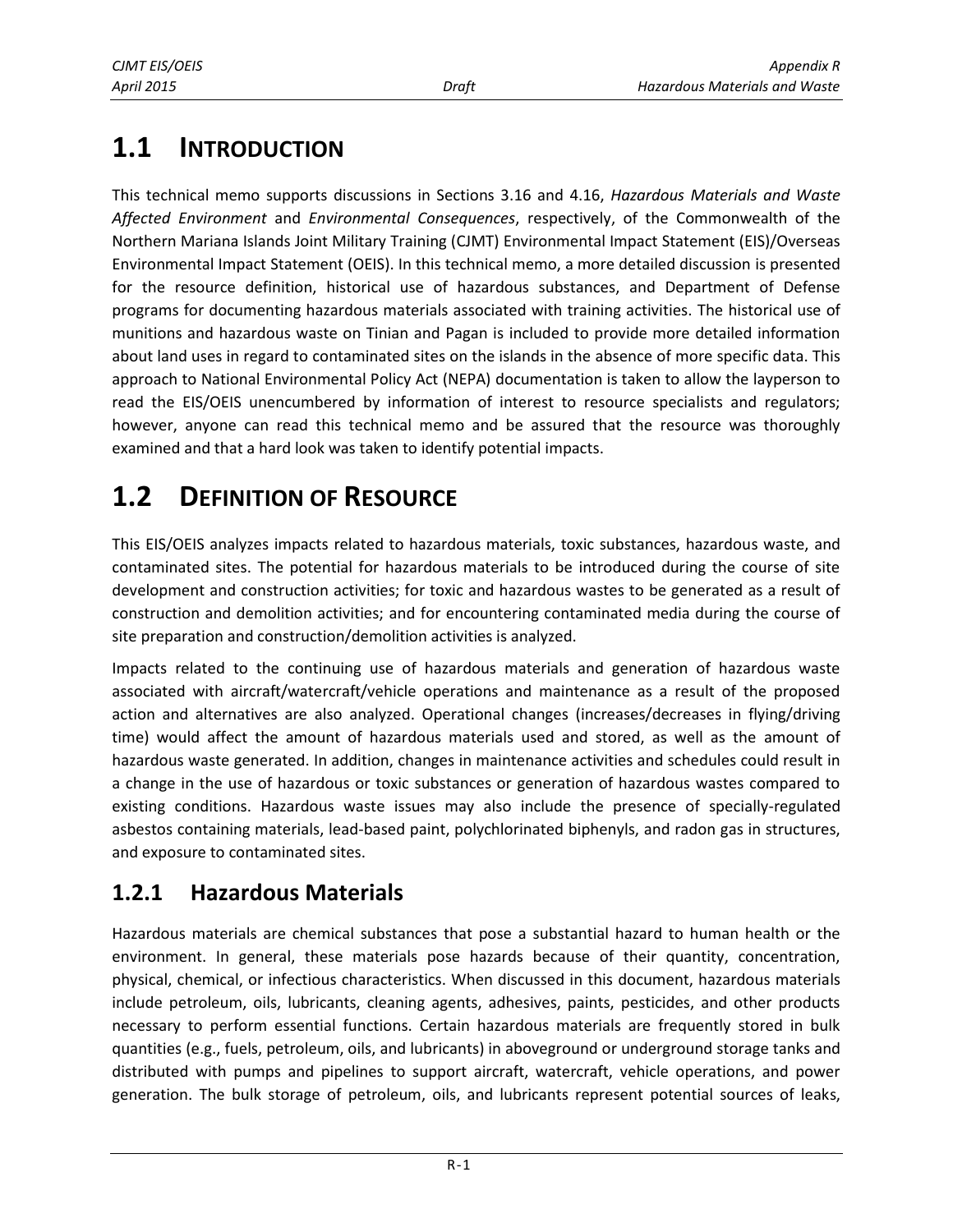releases, or spills. Other types of hazardous materials (e.g., paints, pesticides, adhesives, cleaning agents) are frequently stored and distributed in smaller quantities such as drums, buckets, and bottles.

#### <span id="page-3-0"></span>**1.2.2 Toxic Substances**

The promulgation of the Toxic Substances Control Act (40 Code of Federal Regulations [CFR] §§ 700-766) represented an effort by the federal government to address those chemical substances and mixtures for which it was recognized that the manufacture, processing, distribution, use, or disposal may present unreasonable risk of personal injury or health of the environment, and to effectively regulate these substances and mixtures in interstate commerce. The Toxic Substances Control Act Chemical Substances Inventory lists information on more than 62,000 chemicals and substances. Toxic chemical substances regulated by the U.S. Environmental Protection Agency under the Toxic Substances Control Act include asbestos and lead, which, for the purposes of this analysis, are evaluated in the most common forms found in buildings, namely asbestos-containing materials and lead-based paint. Toxic Substances Control Act also establishes management obligations for the cleanup of polychlorinated biphenyls and radon.

#### **1.2.2.1 Asbestos**

Asbestos is the name of a group of naturally occurring minerals that are used in a variety of applications. Asbestos is a fibrous mineral material that was once used in building construction as a fire and noise retardant. Asbestos-containing materials are common in many types of building and insulation materials such as cement pipes, wallboard, siding, floor tiles, mastics, plaster, coatings and paint, ceiling tiles, roofing materials, electrical insulation, caulking materials, joint compounds, boiler wrap, and duct materials. Asbestos becomes a health hazard when microscopic-sized fibers become liberated or released into the air. Inhalation of asbestos fibers is known to cause asbestosis, a chronic disease of the lungs, and mesothelioma, a cancer of chest membranes. Asbestos-containing materials have been classified as a Hazardous Air Pollutant by the U.S. Environmental Protection Agency in accordance with Section 112 of the Clean Air Act. The USEPA has established that any material containing more than 1% asbestos by weight is considered an ACM (15 USC § 2642[4]) and must be handled in accordance with the procedures outlined in 40 CFR Part 61, Subpart M. Surveys would be conducted for asbestoscontaining materials (as required by 40 CFR  $\S$  61.145) during the design phase of each construction project and prior to demolition or renovation of any structure. Any located asbestos-containing materials would be characterized, managed, transported, and disposed of according to applicable federal, and Commonwealth of the Northern Mariana Islands (CNMI) requirements for protecting human health and safety and the environment.

#### **1.2.2.2 Lead**

Lead, which was added to paints for many years before 1978, has been associated with central nervous system disorders, particularly among children and other sensitive populations. Exposure to lead is usually through inhalation during renovation and demolition activities or through ingestion of paint chips or lead-contaminated drinking water. Lead-based paint may be present in buildings or other facilities that would be modified or demolished as part of the proposed action and alternatives. Similar to asbestos-containing materials, surveys would be conducted on structures to be modified or demolished for lead-based paint during the design phase of each construction project and prior to structure demolition or renovation. The federal government banned the use of lead-based paint for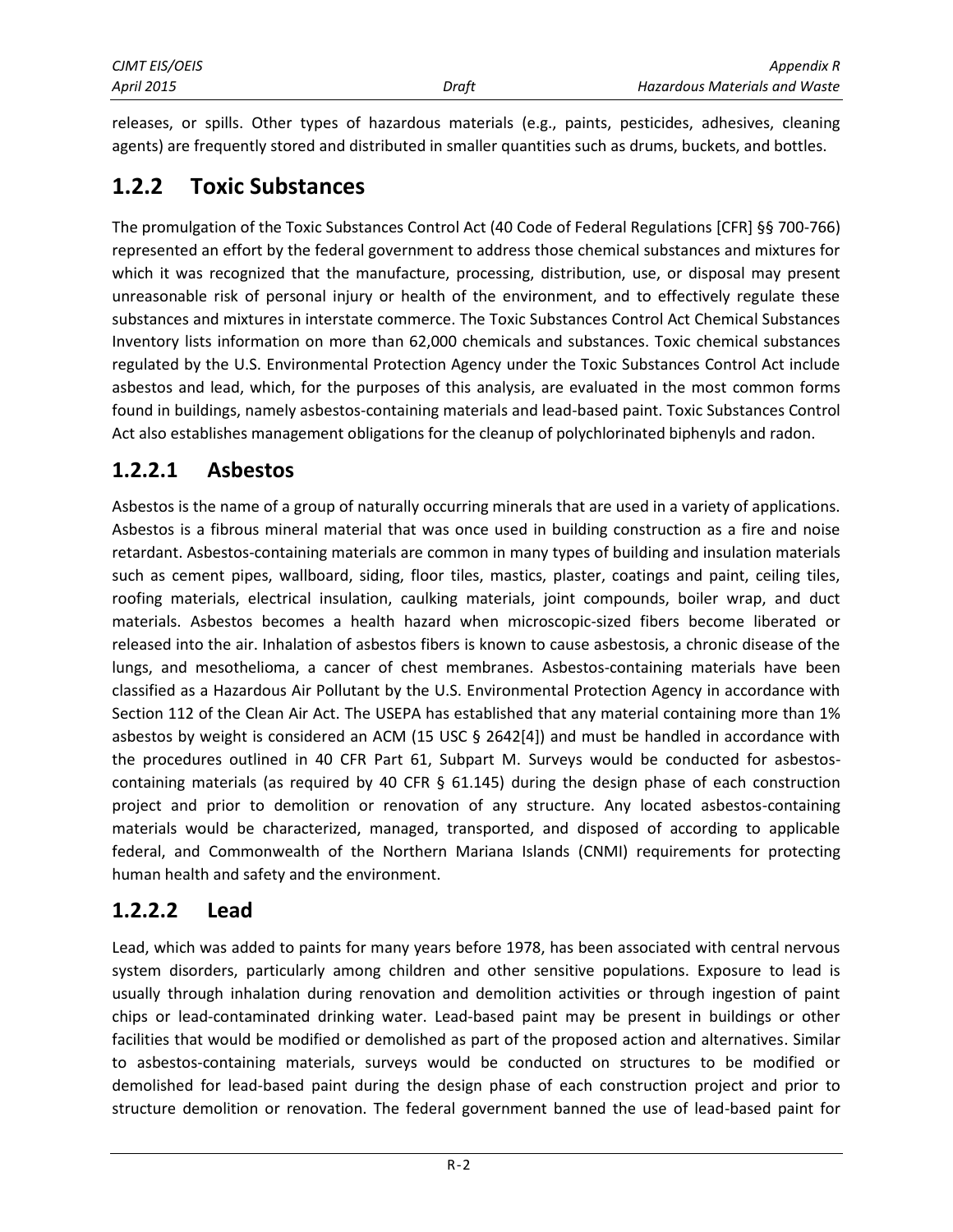household use in 1978. Lead-based paint sampling would be conducted on the structures to be removed and analyzed in accordance with U.S. Environmental Protection Agency approved Toxicity Characteristic Leaching Procedure methodology. Based on this federal testing methodology, the paint would be considered hazardous if lead is detected at concentrations greater than 5 micrograms per liter. If leadbased paint were detected at hazardous concentrations, these materials would be removed according to accepted methodologies and disposed of at a permitted facility in accordance with Resource Conservation and Recovery Act [\(Section 1.3.1.2\)](#page-8-2) requirements. Lead-based paint would be characterized, managed, transported, and disposed of according to applicable federal, and CNMI requirements for protecting human health and safety and the environment.

Lead may also be present in expended munitions. Munitions constituents, in particular heavy metals (i.e., lead, nickel, chromium, cadmium, and copper), do not break down easily and tend to build up in surface soils. They may rust or otherwise react with natural substances, but do not break down like organic compounds. Therefore, the volume of expended material within the training areas would gradually increase over time (Department of the Navy [DoN] 2010). Low Impact Development features would be utilized to control stormwater runoff from the ranges. Range training areas would be managed in accordance with current Marine Corps range management policies and procedures, which are designed to ensure the safe, efficient, effective, and environmentally sustainable use of the ranges. To minimize potential impacts of munitions constituents accumulating and/or migrating in soil and surface water/groundwater, routine range clearance operations would be scheduled and conducted, as needed. Additional range management activities may include the use of impoundments, traps, or other structures to catch lead particles in sediments transported away from the shooting area by runoff and the application of buffering agents such as limestone, gypsum, and dolomite to maintain a more neutral pH in areas where lead may come in contact with water. These range management activities would minimize the accumulations of munitions constituents and potential impacts to the environment.

#### **1.2.2.3 Polychlorinated Biphenyls**

Polychlorinated biphenyls (PCB) are highly stable organic chemical compounds with low flammability, high heat capacity, and low electrical conductivity. Beginning in the 1920s, polychlorinated biphenyls had many common commercial, industrial, and household uses, including applications in electrical transformers and capacitors, as coolants in refrigeration machinery, and in oil and hydraulic fluids. Polychlorinated biphenyls are toxic and have been classified as a persistent organic pollutant, acting as carcinogens that do not break down easily in the environment. Thus, the manufacture and use of polychlorinated biphenyls in the U.S. was banned by Congress in 1979 and cleanup actions are regulated through the Toxic Substances Control Act. Equipment and fluids containing greater than 500 parts per million (ppm) PCBs, between 50 and 500 ppm PCBs, and less than 50 ppm PCB are considered PCB, PCBcontaminated, and non-PCB, respectively. PCB products with 0 to 49 ppm PCB are not subject to Federal regulations and can be transferred, donated, sold, or otherwise processed under CFR §101-42.1102-2. Similar to asbestos-containing materials and lead-based paint, surveys would be conducted for PCB containing equipment on structures to be modified or demolished during the design phase of each construction project and prior to structure demolition or renovation. PCB containing equipment and fluids, if present, would be managed and disposed of in accordance with applicable federal and CNMI regulations.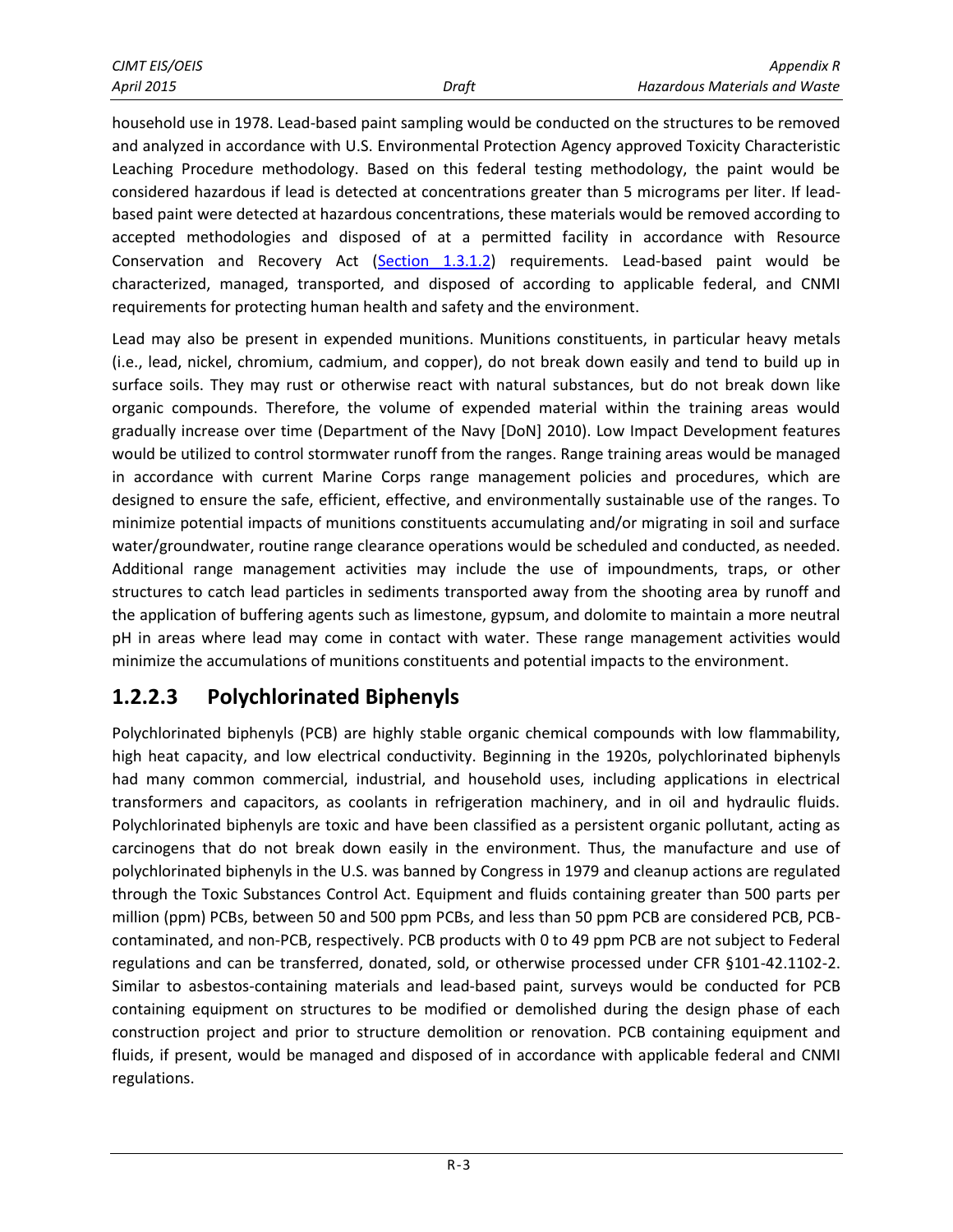#### **1.2.2.4 Radon**

Radon is a naturally occurring, colorless, odorless, radioactive gas produced by the decay of uranium in rock and soil. Radon is a known carcinogen responsible for increasing the risk of lung cancer when inhaled. Electrically charged radon atoms can attach to indoor air dust particles. Subsequently, these dust particles may be inhaled and adhere to lining in the lungs. The deposited atoms decay by emitting radiation that has the potential to cause cellular damage. Typically, outside air contains very low levels of radon (U.S. Environmental Protection Agency 2013), but radon tends to accumulate in enclosed indoor spaces. When present, radon gas would typically concentrate in relatively airtight buildings that have little outside air exchange.

Although there are no federal regulations that mandate an acceptable level of radon exposure, the U.S. Environmental Protection Agency recommends the voluntary radon action level developed and issued by the American Society for Testing and Materials International, Standard Practice for Installing Radon Mitigation Systems in Existing Low-Rise Residential Buildings, ASTMI E-2121. The U.S. Environmental Protection Agency recommended action level for radon is 4 picocuries per liter (U.S. Environmental Protection Agency 2013). As a proactive measure, the Department of Defense has ongoing radon monitoring and abatement programs to ensure that its existing facilities meet the U.S. Environmental Protection Agency radon health recommendations (Agency for Toxic Substances and Disease Registry 2014). In addition, for new facilities, radon resistant construction techniques, radon testing, and the installation of radon mitigation systems as appropriate are employed.

#### **1.2.2.5 Munitions and Explosives of Concern**

Explosives in modern military ordnance are generally solid-cast explosive fills formed by melting the constituents and pouring them into steel or aluminum casings. Most new military formulations contain plastic-bonded explosives that use plastic or other polymer binders to increase their stability. Royal Demolition Explosive/High Melting Explosive blends have generally replaced trinitrotoluene in plasticbonded formulations (DoN 2010). Munitions constituents of concern include nitroaromatics; trinitrotoluene, mainly its degradation products, and related compounds; cyclonitramines, including, Royal Demolition Explosive/High Melting Explosive; and their degradation products (trinitrotoluene degrades to dinitrotoluene) and subsequent degradation products from exposure to sunlight or bacteria (DoN 2010). Royal Demolition Explosive also is subject to breakdown by sunlight and bacteria once exposed to the environment. As a group, military-grade explosives do not dissolve easily and are relatively immobile in water (DoN 2010). The physical structure and composition of blended explosives with multiple chemical compounds, often with additional binding agents, may further slow the breakdown and dispersal of these materials (DoN 2010).

#### <span id="page-5-0"></span>**1.2.3 Hazardous Waste**

The Resource Conservation and Recovery Act (42 U.S. Code 6903[5]) defines a hazardous waste as a solid waste (which can be in the form of a solid, liquid or gas), or combination of solid wastes, which because of its quantity, concentration, or physical, chemical, or infectious characteristics may: (1) cause, or significantly contribute to, an increase in mortality or an increase in serious irreversible or incapacitating reversible illness; or (2) pose a substantial present or potential hazard to human health or the environment when improperly treated, stored, transported, disposed of, or otherwise managed.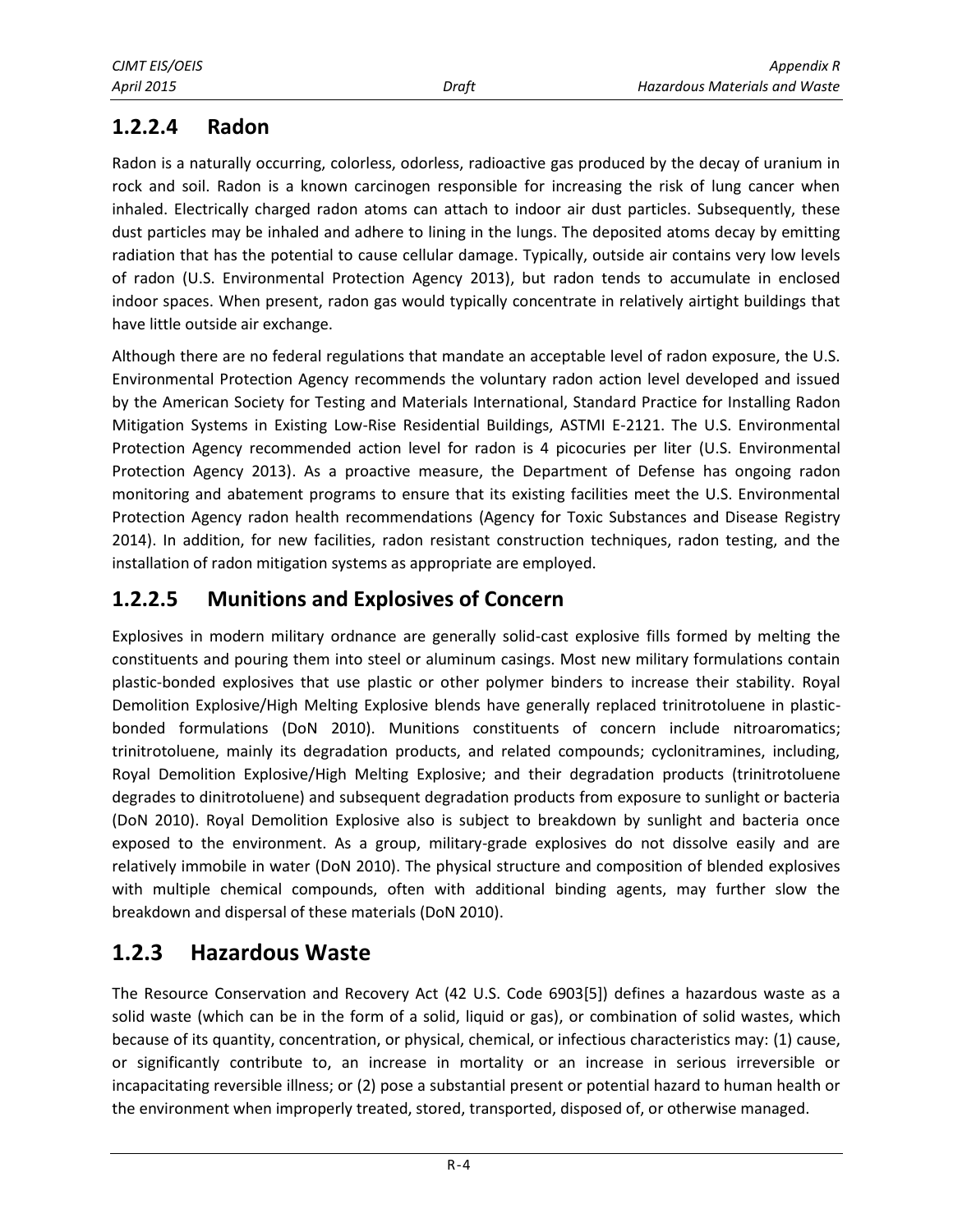For the purposes of this EIS/OEIS, hazardous waste includes solid wastes that are regulated as hazardous based on either direct listing by U.S. Environmental Protection Agency or characteristics (e.g., ignitability, reactivity, corrosivity, and/or toxicity), as well as those contaminants present in environmental media (e.g., soil or groundwater). The U.S. Environmental Protection Agency defines several hazardous waste types: (1) listed wastes (wastes that the agency has determined are hazardous); (2) characteristic wastes (e.g., corrosive, ignitable, reactive, or toxic wastes); (3) universal wastes (e.g., batteries, pesticides, mercury-containing equipment); and (4) mixed wastes (e.g., contains both radioactive and hazardous wastes).

Hazardous substances are defined and regulated under the laws administered by U.S. Occupational Safety and Health Administration, U.S. Environmental Protection Agency, and the U.S. Department of Transportation. Each of these agencies incorporates hazardous substance terminology in accordance with its unique Congressional mandate:

- U.S. Occupational Safety and Health Administration regulations categorize substances in terms of their impacts to employee and workplace health and safety;
- U.S. Department of Transportation regulations categorize substances in terms of their safety in transportation; and
- U.S. Environmental Protection Agency regulations categorize substances in terms of protection of the environment and the public health.

With regard to environmental impacts, hazardous substances are regulated under several federal programs administered by the U.S. Environmental Protection Agency, including Comprehensive Environmental Response, Compensation, and Liability Act; Emergency Planning and Community Rightto-Know Act; Toxic Substances Control Act; and the Resource Conservation and Recovery Act. Department of Defense installations are required to comply with these laws along with other applicable federal, local, and Department of Defense regulations, as well as with relevant Executive Orders.

The CNMI oversees and administers environmental regulations through the CNMI Bureau of Environmental and Coastal Quality on both Tinian and Pagan. In 1984, the CNMI adopted the U.S. federal hazardous waste regulations and amendments under the Resource Conservation and Recovery Act (Saipan Tribune 2008). The CNMI has subsequently adopted additional hazardous waste regulations that are more stringent than U.S. federal regulations.

Military munitions used for their intended purposes on ranges or collected for further evaluation and recycling are not considered waste per the Military Munitions Rule (40 CFR § 266.202). The Military Munitions Rule amended portions of the Resource Conservation and Recovery Act (40 CFR §§ 260 through 170) and defines when conventional and chemical military munitions become solid waste potentially subject to this Act. Because any munitions associated with the proposed action and alternatives would be used for its intended training purpose and most flare residual material or debris does not constitute a hazardous waste, any residual material that falls to the ground would not be considered a solid waste and thus not a hazardous waste.

#### <span id="page-6-0"></span>**1.2.4 Contaminated Sites**

In 1986, Congress created the Defense Environmental Restoration Program. The Defense Environmental Restoration Program addresses the identification and cleanup of hazardous waste and military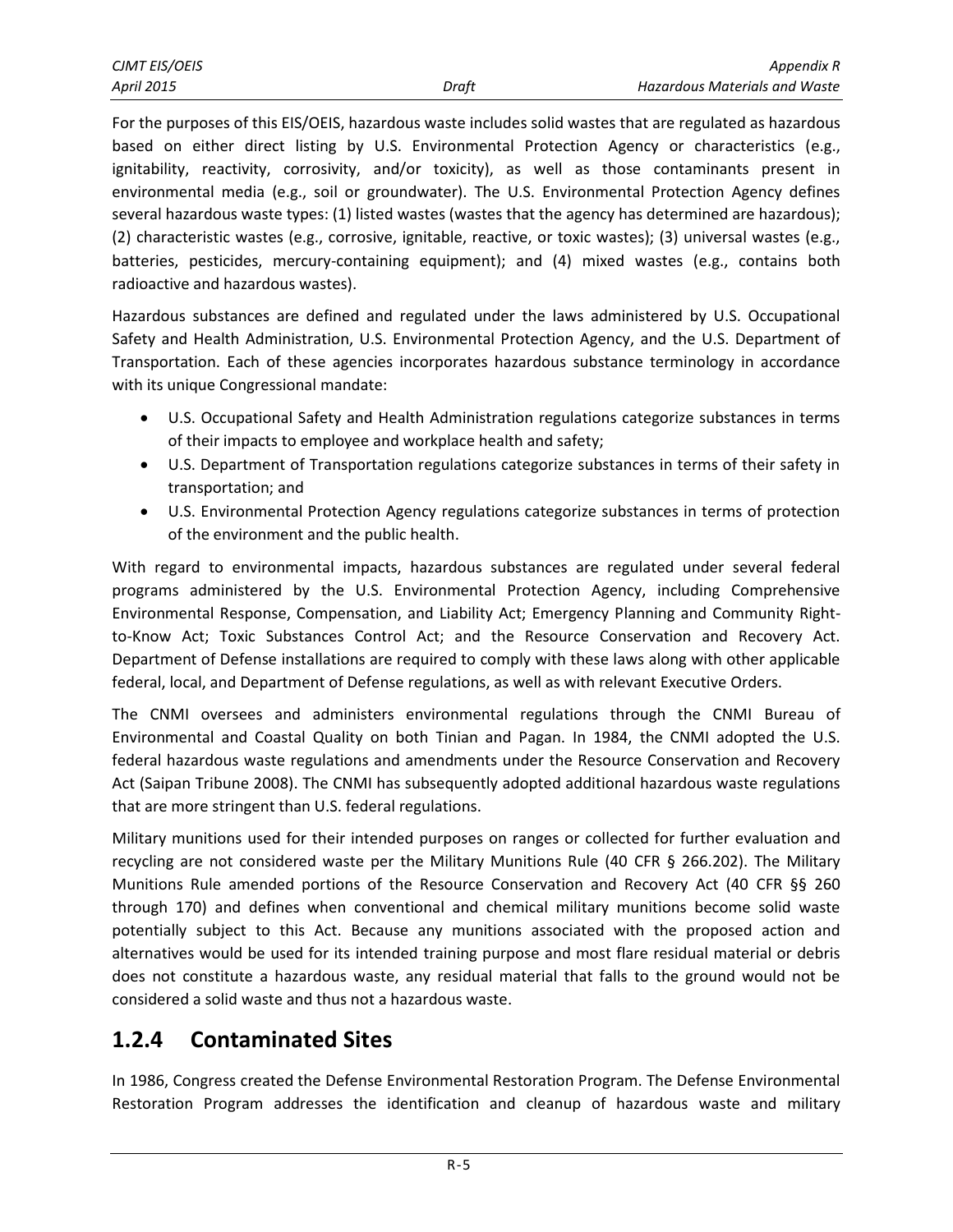| CJMT EIS/OEIS |       | Appendix R                           |
|---------------|-------|--------------------------------------|
| April 2015    | Draft | <b>Hazardous Materials and Waste</b> |

munitions remaining from past activities at Department of Defense installations and formerly used defense sites. Within the Defense Environmental Restoration Program, the Department of Defense has several program categories: the Installation Restoration Program, Formerly Used Defense Sites, the Military Munitions Response Program, and Base Realignment and Closure.

#### **1.2.4.1 Installation Restoration Program**

The Installation Restoration Program focuses on cleaning up releases of hazardous waste that pose risks to the public and/or the environment at properties actively owned or used by the U.S. military, including the Navy, Marine Corps, and the Air Force.

#### **1.2.4.2 Formerly Used Defense Sites**

This program manages environmental cleanup on eligible properties formerly owned, leased, possessed, or used by the Department of Defense. The program only applies to properties that transferred from the Department of Defense before 1986 (Department of Defense 2014a).

#### **1.2.4.3 Military Munitions Response Program**

The Military Munitions Response Program addresses munitions response sites at active installations, Formerly Used Defense Sites, and Base Realignment and Closure locations with suspected or known hazards from munitions and explosives of concern that occurred prior to September 2002, but are not already included within an Installation Restoration Program site cleanup activity. Munitions response sites are sites that are known or suspected to contain unexploded ordnance, discarded military munitions, or munitions constituents.

#### **1.2.4.4 Base Realignment and Closure**

Base Realignment and Closure is the process that the Department of Defense uses to reorganize its installations to better match facilities to changing military requirements. The process includes some level of environmental cleanup for 208 installations (Department of Defense 2014b).

#### **1.2.4.5 Commonwealth of the Northern Mariana Islands State Response Program**

Under the Brownfields Program, or State Response Program, the CNMI Bureau of Environmental and Coastal Quality set up several projects intended to meet the Program's requirements to establish and/or enhance the State Response Program for contaminated sites in the CNMI (CNMI Division of Environmental and Coastal Quality 2014). These include the development of environmental screening levels project, Brownfields site survey and inventory project, and Brownfields inventory database. If a Brownfields site is known or suspected to contain munitions and explosives of concern, development of that site may be prohibited or may proceed only with extreme caution and with the proper safety measures in place.

The CNMI Bureau of Environmental and Coastal Quality uses environmental screening levels to assist in identifying and prioritizing heavily contaminated sites. The environmental screening levels have been established for chemicals commonly found in soil and groundwater where releases of hazardous substances have occurred.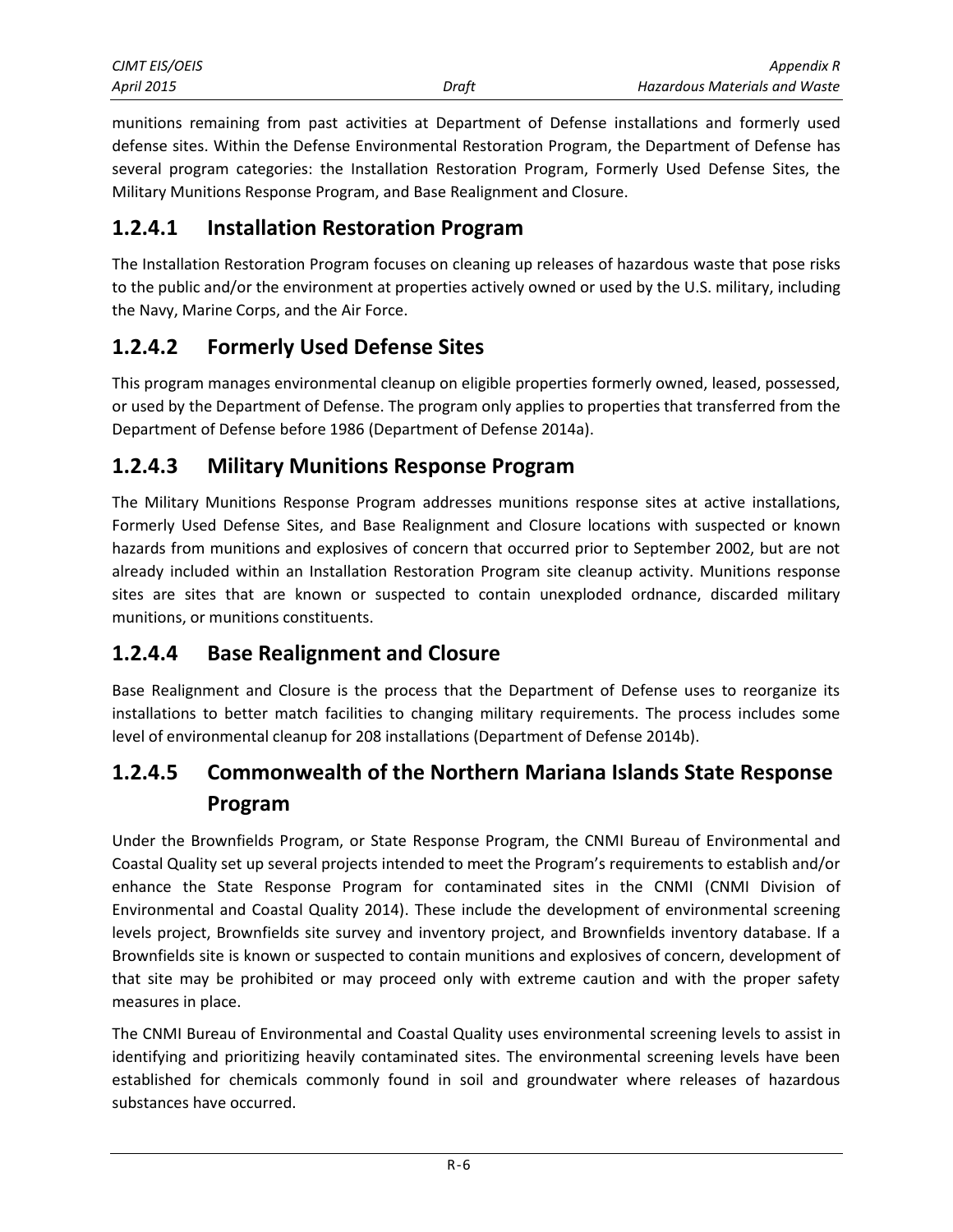### <span id="page-8-0"></span>**1.3 REGULATORY FRAMEWORK**

Hazardous substances are controlled in the United States primarily by laws and regulations administered by the U.S. Environmental Protection Agency, the U.S. Occupational Safety and Health Administration, and the U.S. Department of Transportation. Each agency incorporates hazardous substance safeguards according to its unique Congressional mandate. U.S. Environmental Protection Agency regulations focus on the protection of human health and the environment. Occupational Safety and Health Administration regulations primarily protect employee and workplace health and safety. Department of Transportation regulations promote the safe transportation of hazardous substances used in commerce.

Department of Defense installations are required to comply with all applicable federal, territorial (e.g., the CNMI Bureau of Environmental and Coastal Quality), and Department of Defense laws and regulations and Executive Orders.

#### <span id="page-8-1"></span>**1.3.1 Federal Regulations**

Below are listed some, but not all, of the hazardous substance federal laws and regulations that Tinian Department of Defense installations and operations must comply with.

#### **1.3.1.1 Comprehensive Environmental Response, Compensation, and Liability Act**

Under the Comprehensive Environmental Response, Compensation, and Liability Act of 1980, as amended by the Superfund Amendments and Reauthorization Act, a hazardous substance is defined as one that poses a potential hazard to human health or the environment by virtue of its quantity, concentration, or physical/chemical characteristics. The Comprehensive Environmental Response, Compensation, and Liability Act has established a national process to identify, characterize, and clean up hazardous waste sites.

#### <span id="page-8-2"></span>**1.3.1.2 Resource Conservation and Recovery Act**

The Resource Conservation and Recovery Act of 1976, as amended by the Hazardous and Solid Waste Amendments define hazardous waste as:

- A solid waste not specifically excluded from being classified as a hazardous waste under 40 CFR 261.4(b) that exhibits any of the characteristics (i.e., ignitability, corrosivity, reactivity, or toxicity) described in 40 CFR 261, or
- Is listed in 40 CFR 261 Subpart D, or
- Is a mixture containing one or more listed hazardous wastes from 40 CFR 261 Subpart D.

Hazardous waste may take the form of a solid, liquid, contained gas, or semi-solid. In general, any combination of waste that poses a substantial present or potential hazard to human health or the environment that has been discarded or abandoned is a hazardous waste.

The Resource Conservation and Recovery Act requires that all hazardous waste be systematically tracked from cradle-to-grave. This hazardous waste tracking system mandates the collection and retention of key information including the generator of the waste, how the waste is routed to the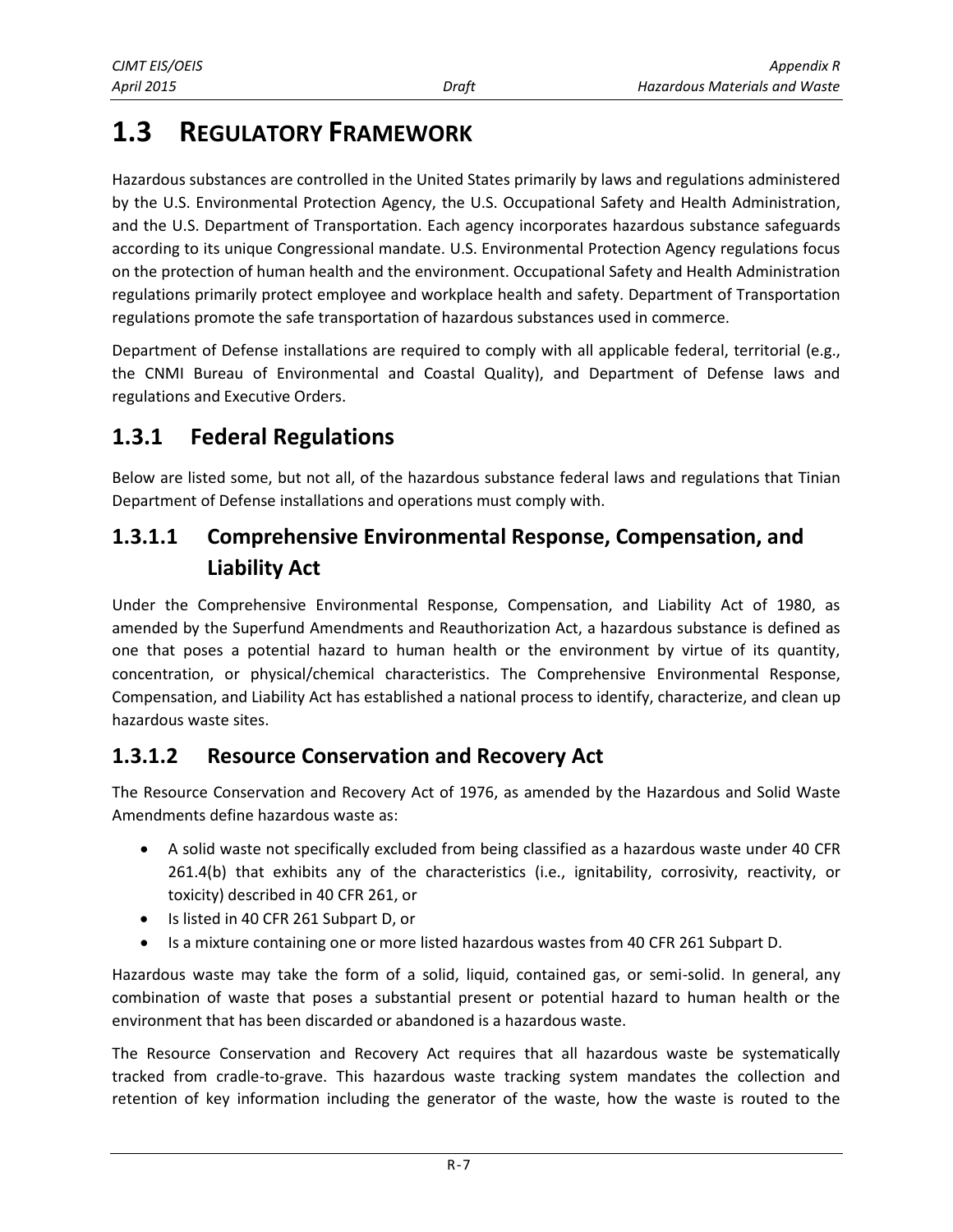receiving facility, a description of the waste, the quantity of the waste, identification of the facility that receives the waste, and other relevant data.

The Resource Conservation and Recovery Act grants the U.S. Environmental Protection Agency, authorized states, and U.S. territories the authority to regulate hazardous waste management facilities that treat, store, or dispose of hazardous waste. Furthermore, the Resource Conservation and Recovery Act Corrective Action Program compels responsible parties of active facilities to investigate and clean up hazardous waste releases.

#### **1.3.1.3 Military Munitions Rule under the Resource Conservation and Recovery Act**

The Military Munitions Rule was published as a final rule in 1997 and identifies when conventional and chemical military munitions become Resource Conservation and Recovery Act hazardous waste. Military munitions include, but are not limited to: confined gases, liquids, or solid propellants; explosives; pyrotechnics; chemical and riot agents; and smoke canisters (U.S. Environmental Protection Agency 2008). Under the Military Munitions Rule, wholly inert items and non-munitions training materials are not defined as military munitions (U.S. Environmental Protection Agency 1997).

The Department of Defense has historically conducted live-firing, ordnance testing, and training exercises to ensure military readiness. Decades of these munitions-related activities have resulted in the presence of unexploded ordnance, discarded military munitions, and munitions constituents. Unexploded ordnance, discarded military munitions, and munitions constituents all present potential explosive hazards and are collectively referred to as munitions and explosives of concern. In 1997, the Final Military Munitions Rule (40 CFR 266, Subpart M) was published defining munitions and explosives of concern handling requirements.

Military munitions that are used for their "intended purposes" are not considered waste per the Military Munitions Rule (40 CFR 266.202). In general, military munitions become subject to Resource Conservation and Recovery Act transportation, storage, and disposal requirements (i.e., judged not to have been used for their "intended purposes") when:

- Munitions are transported off-range for storage.
- Munitions are reclaimed and/or treated for disposal.
- Munitions are buried or land filled on- or off-range.
- Munitions land off-range and are not immediately rendered safe or retrieved.

Munitions and explosives of concern are found on active, inactive, and closed military training ranges. Active ranges include areas being used on a periodic, ongoing basis for training purposes. Inactive ranges are: (1) not currently being used, (2) still under military control and, therefore, may be used in the future as a military range, and (3) have not been put to a new use that is "incompatible" with range activities. Closed ranges are areas that have been taken out of service and put to a new use "incompatible" with range activities.

According to U.S. Environmental Protection Agency interpretation, the Military Munitions Rule "…applies only to the recovery, collection, and on-range destruction of unexploded ordnance and munitions fragments during range clearance activities at *active or inactive ranges*." With regard to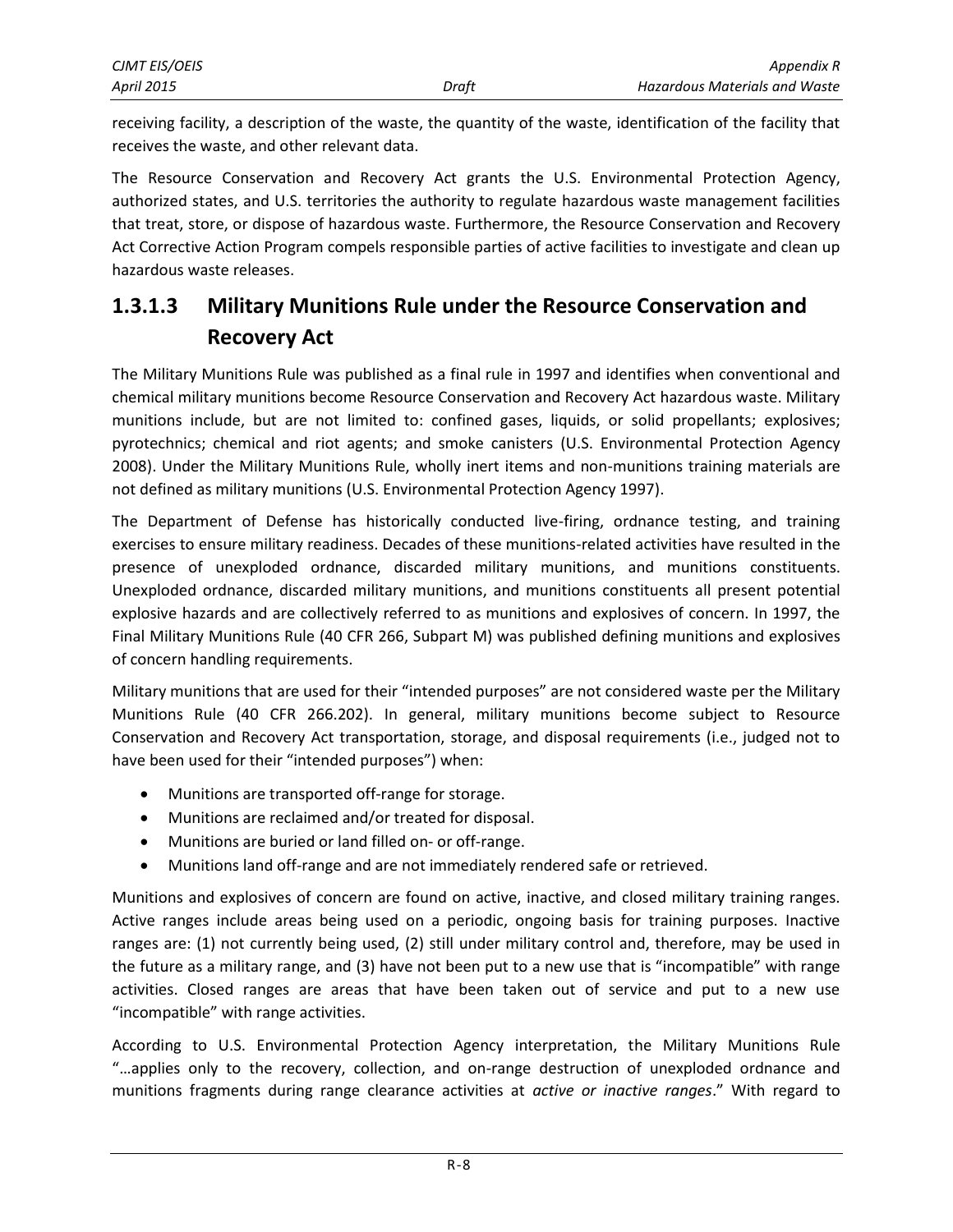closed ranges, the U.S. Environmental Protection Agency did not generally intend to include these range clearance activities to be within the scope "…of the intended use …exception to Subtitle C of the Resource Conservation and Recovery Act granted by the Military Munitions Rule…munitions and explosives of concern" located on closed ranges therefore "…would at some point become a solid waste potentially subject to the Resource Conservation and Recovery Act and also may include hazardous substances, pollutants or contaminants subject to the Comprehensive Environmental Response, Compensation, and Liability Act…" In summary, munitions and explosives of concern at *closed* ranges are classified as solid waste and would likely be subject to Resource Conservation and Recovery Act Subtitle C hazardous waste handling and disposal requirements and therefore subject to regulatory oversight (Personal communication, U.S. Environmental Protection Agency, 2005).

#### **1.3.1.4 Emergency Planning and Community Right-to-Know Act**

The Emergency Planning and Community Right-to-Know Act of 1986 requires businesses and governments to report the use of hazardous and toxic chemicals. The Emergency Planning and Community Right-to-Know Act also requires that workers be trained as to safe chemical handling protocols and specific chemical hazards and controls for substances used in the workplace. In addition, the Emergency Planning and Community Right-to-Know Act requires that state and local communities be prepared to respond to potential chemical accidents through the development of emergency response plans and other measures.

#### **1.3.1.5 Toxic Substances Control Act**

The Toxic Substance Control Act of 1976 addresses concerns regarding chemical substances and mixtures whose manufacturing and use may pose an unreasonable risk of injury, adverse health, or adverse environmental consequences. The Toxic Substance Control Act is designed to regulate these substances and mixtures used in interstate commerce.

The Toxic Substance Control Act requires that prior to the manufacturing of a new substance(s), a premanufacture notice be filed with the U.S. Environmental Protection Agency. This notice provides information describing the toxicity of the substance(s). Toxic chemical substances regulated under the Toxic Substance Control Act include asbestos, lead, polychlorinated biphenyls, and radon as well as numerous other substances. The Toxic Substance Control Act chemical substances inventory contains information on over 62,000 compounds.

#### **1.3.1.6 Oil Pollution Act**

The Oil Pollution Act of 1990 requires oil storage facilities and vessels to develop plans describing how spills or releases would be addressed. Specifically, the Oil Pollution Act requires that facilities prepare and implement spill prevention, control, and countermeasures plans and facility response plans. These plans specify how these facilities would assess and respond to spills/releases. The Department of Defense is subject to Oil Pollution Act requirements to report spills and releases to applicable regulators. The Oil Pollution Act also obligates the Department of Defense to properly contain, control, and remediate all spills/releases.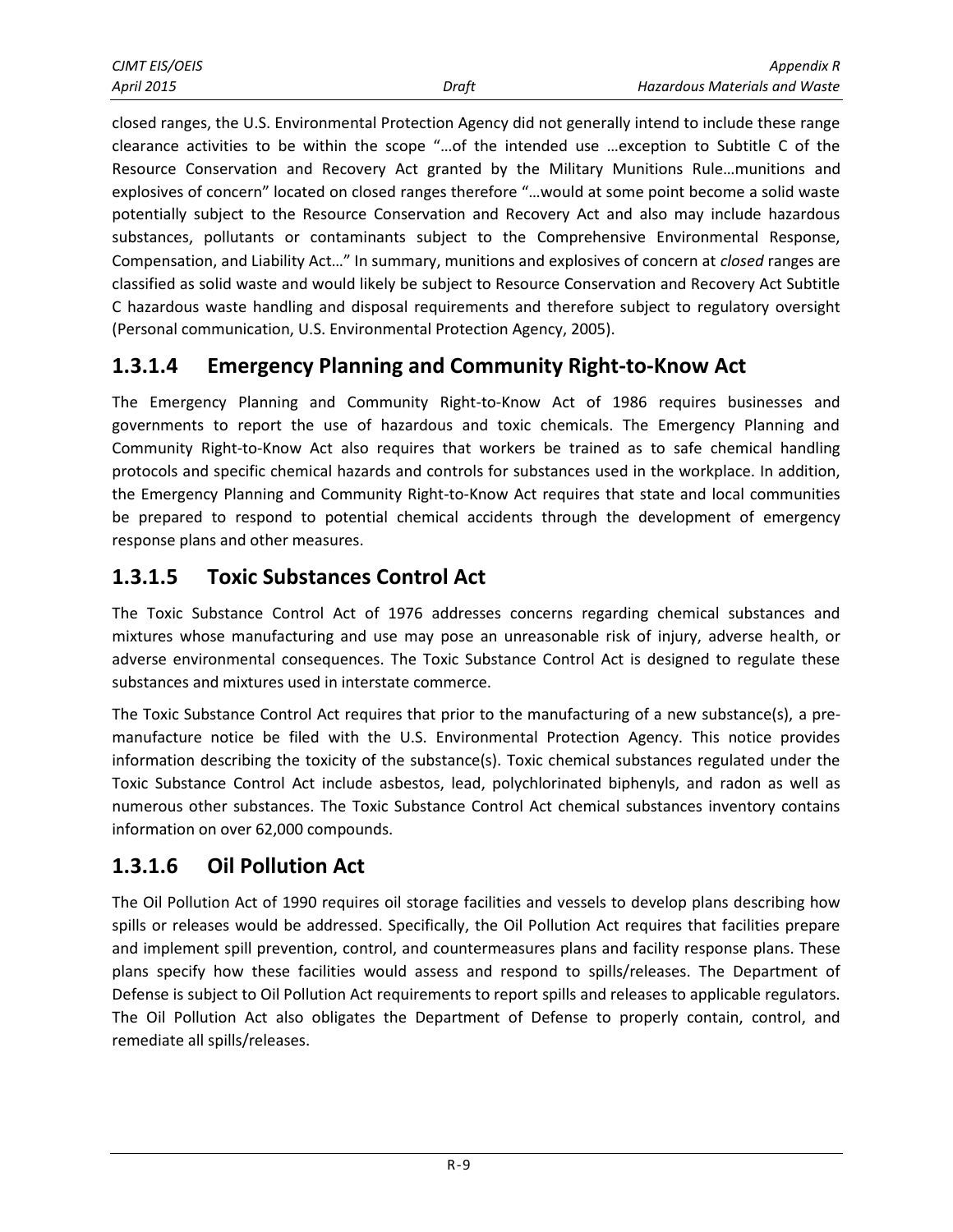#### **1.3.1.7 Pollution Prevention Act**

The Pollution Prevention Act focuses on pollution source(s) reduction and promotes the implementation of new and innovative practices to conserve and protect natural resources. These measures may include, but are not limited to, reducing pollution through process modifications and the use of different, less toxic materials and substances.

#### **1.3.1.8 Occupational Safety and Health Administration Regulations**

Occupational Safety and Health Administration requirements are designed to protect workers and prevent workplace accidents, injuries, or illnesses. One such requirement is the Hazard Communication Regulation (29 CFR 1910.1200), which defines a hazardous chemical as one that poses a physical or health hazard and requires that workers are trained and notified of specific hazards associated with hazardous workplace substances. The definition includes:

- Carcinogens, toxins, toxic agents, irritants, corrosives, and sensitizers
- Agents that act on the hematopoietic system
- Agents that damage the lungs, skin, eyes, or mucous membranes
- Chemicals that are combustible, explosive, flammable, unstable (reactive), or water-reactive
- Oxidizers
- Pyrophorics
- Chemicals that, in the course of normal handling, use, or storage, may produce or release dusts, gases, fumes, vapors, mists, or smoke that may have any of the previously mentioned characteristics

Currently, the Occupational Safety and Health Administration regulates workplace exposure to approximately 400 substances, including dusts, mixtures, and common materials such as paints, fuels, and solvents.

#### <span id="page-11-0"></span>**1.3.2 Commonwealth of the Northern Mariana Islands Regulations**

The CNMI administers its environmental laws and regulations through the CNMI Bureau of Environmental and Coastal Quality. CNMI environmental laws and regulations are discussed below.

#### **1.3.2.1 Commonwealth Environmental Protection Act**

The Commonwealth Environmental Protection Act established the CNMI Department of Environmental Quality as an independent agency. Under the original enabling legislation, the CNMI Department of Environmental Quality promulgated regulations addressing many aspects of environmental resources management and emphasizing the direct and indirect protection of the CNMI's most valuable resources, its public water supply.

#### **1.3.2.2 Harmful Substances Clean Up Regulations**

The CNMI Harmful Substance Clean Up Regulations were adopted under the authority of the CNMI Environmental Protection Act (Public Law 3-23; 2 CMC § 3101 et seq. [as amended by Public Law 11- 103]; 1 CMC § 2646-2649; Public Law 11-108). These regulations establish administrative processes and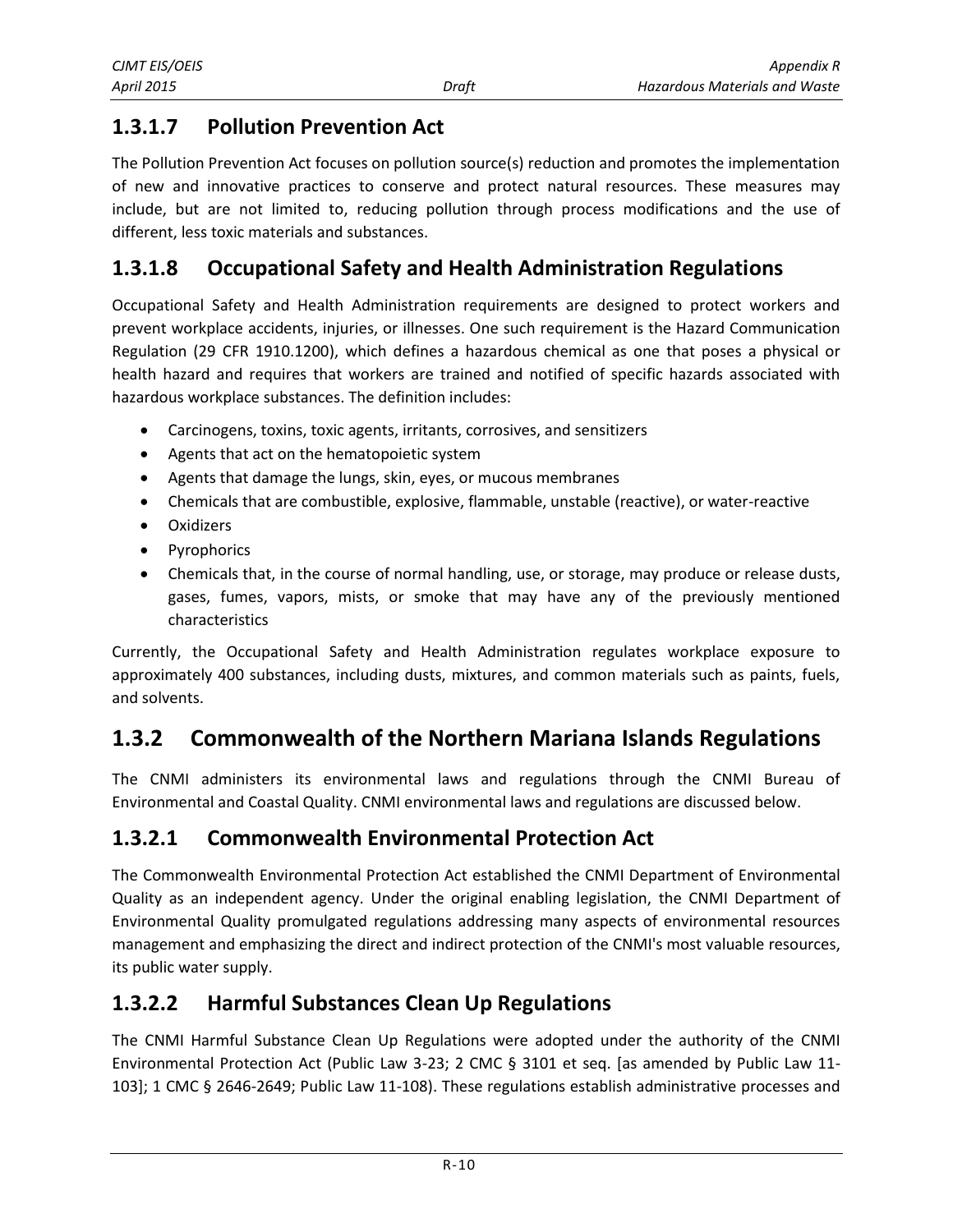standards to identify, investigate, and clean up facilities and sites where hazardous substances have come to be located.

#### **1.3.2.3 Hazardous Waste Management Regulations**

CNMI Hazardous Waste Management Regulations are intended to address potential sources of pollution that may result from hazardous waste. To ensure proper management of hazardous waste from cradleto-grave, handlers of hazardous waste are required to meet acceptable standards and practices applicable to their waste type and quantity. The regulations apply to all persons that handle, generate, transport, treat, store, or dispose any quantity of hazardous waste, as well as to all persons that import a hazardous substance or material containing a hazardous substance to the CNMI. No disposal of any quantity of hazardous waste on the ground surface, into the ocean, into drains, sinks, or septic systems is allowed. No treatment or disposal by burning or incineration is allowed unless authorized in writing by U.S. Environmental Protection Agency, Region 9.

#### **1.3.2.4 Used Oil Management Rules and Regulations**

The Used Oil Management Rules and Regulations are intended to ensure safe and proper management practice in the handling of the used oil from the initial point of generation to the final disposal action and to ensure the protection of the public health and welfare and the prevention of environmental contamination in the CNMI.

### <span id="page-12-0"></span>**1.4 HISTORICAL USE OF HAZARDOUS SUBSTANCES**

The historical use of munitions and other hazardous substances on Tinian and Pagan is included to provide more detailed information about previous land uses in the absence of more specific data in regard to contaminated sites on the islands. This type of information provides a historical context from which to evaluate the use of hazardous materials over time on the island.

#### <span id="page-12-1"></span>**1.4.1 Tinian**

The following is summarized from *Final Report, Environmental Baseline Survey Island of Tinian Commonwealth of the Northern Mariana Islands* (referred to as the 1997 Environmental Baseline Survey) (GMP Associates, Inc. 1997) and information contained in Section 3.11, *Cultural Resources*, of this EIS/OEIS.

Land uses on Tinian have varied historically from being largely uninhabited until the early 1920s, to predominant agricultural use in the cane sugar industry throughout the late 1920s and 1930s, and then to predominant military use by the Japanese and U.S. during World War II. Following World War II, small-scale U.S. military activity continued through the present time. Meanwhile, civilian agriculture, cattle ranching, and eventually tourist activities began to take place on the island.

Tinian was largely depopulated after European contact in the 1600s until the Japanese South Seas Development Company leased the entire island in 1926 for sugar cane cultivation and bulldozed most of the native forests and vegetation. By 1936, almost 50 miles (80 kilometers) of railroad tracks connected the island's sugar cane industry. The South Seas Development Company also developed Tinian Town (San Jose). The Japanese began building an airfield at the northern tip of Tinian near Lake Hagoi in 1939.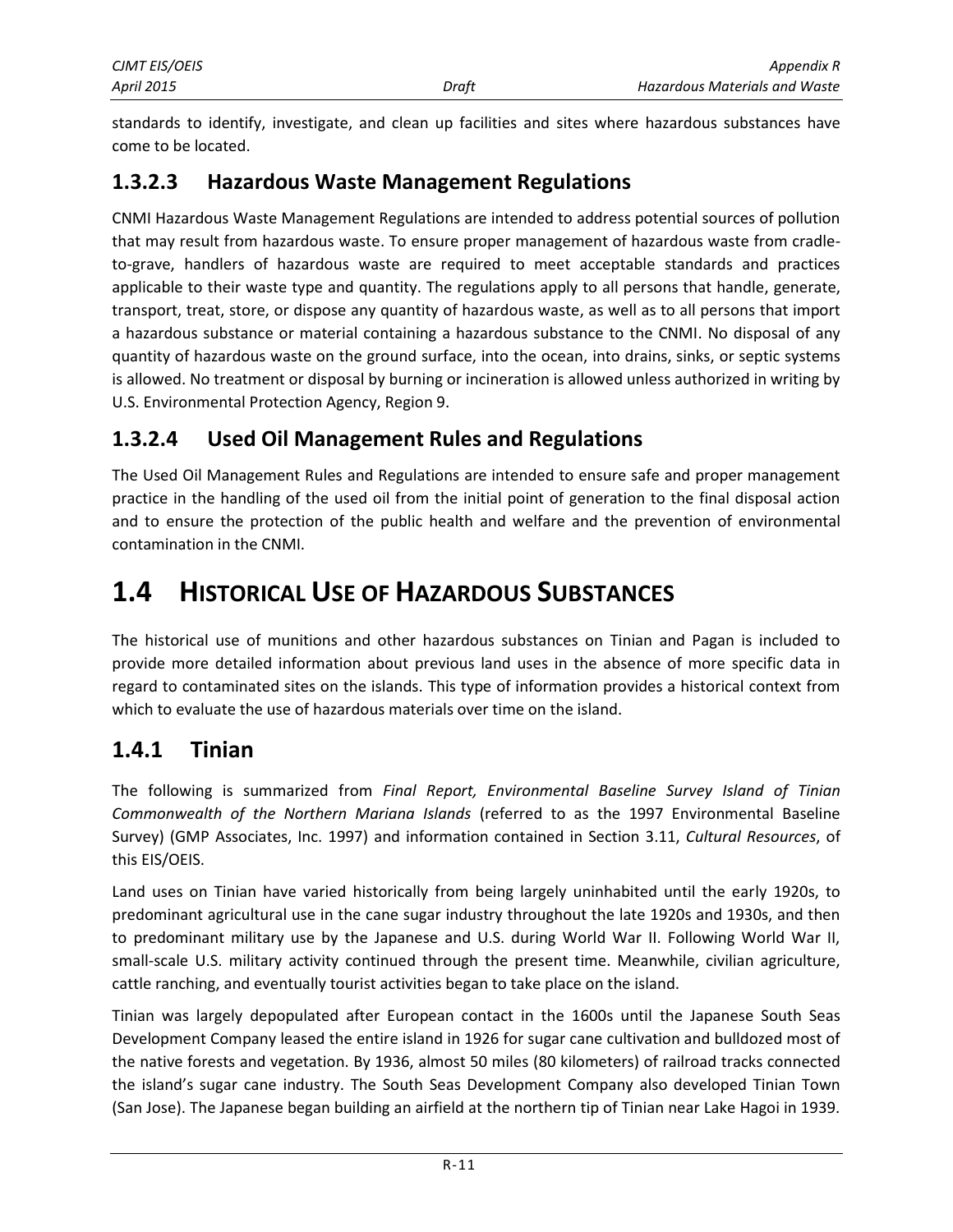The airfield was known as Ushi Point Airfield and was later incorporated into North Field. The Japanese also constructed a second airfield in the west-central portion of the island; this later became the site for West Field under the U.S. military. In 1940, the Japanese military government took control of Tinian and defensive and offensive structures were built.

U.S. troops landed on Tinian on July 24, 1944. Ushi Point Airfield was captured, and by August 1944 the entire island was secured. Tinian Town (San Jose) and most of the island's rural infrastructure was destroyed in the fighting. The U.S. forces rapidly constructed North Field, consisting of four 8,500-foot (2,600-meter) runways for B-29 bombers. Tinian was the largest U.S. base in the Pacific during World War II. Service and maintenance facilities, camps, quarries, roads, and utilities were built to support the airfields. The U.S. military also built two aviation fuel storage tank farms, fuel distribution lines, an asphalt plant, a bomb storage facility ("Central Bomb Dump"), and a bomb assembly building in the area south of North Field. In the area surrounding West Field (Tinian International Airport), there were residence camps for construction and bomb personnel, service and maintenance facilities, a bomb storage facility ("Masalog Bomb Dump"), an asphalt plant, and two aviation fuel farms. There was also an island-wide system of fuel distribution pipes connecting fuel tank farms at the various locations around the island to North Field.

Tinian was abandoned as a military base within a year of the end of World War II. In 1949, the Air Force carried out ordnance disposal along with commercial scrap metal salvage that removed most of the recyclable metal from the island. This included Quonset huts, vehicles, water and fuel tanks, and weapons. Some, but not all, empty fuel tanks, fuel distribution piping, and ordnance were also removed during this effort. By this time the majority of military personnel had left Tinian.

After World War II, the U.S. military used parts of Tinian for intermittent military exercises, namely the North Field runways. The Tinian Mortar Range (Chiget Mortar Range), which had been part of the World War II battlefields, was subsequently used from 1945 through 1994 for live-fire weapons training by the U.S. military. During the Korean War, the U.S. military again used some of the abandoned facilities on Tinian. It appears that North Field supported a base camp for the Navy Patrol Squadron VP-6, as well as a single-target bombing range. In 1965, the Micronesian Development Company signed a 30-year lease for a large portion of land on Tinian, to be used largely for cattle grazing. Another company called Bio Pacific leased some land in the western portion of the island for about 10 years starting in 1980. Bio Pacific used the land for experimental fruit tree production. In 1983, the U.S. signed a Lease Agreement with the CNMI to lease 17,798 acres (7,202 hectares) of land on Tinian, including the northern portion of the island (i.e., the Military Lease Area).

The village of San Jose was resettled in 1947 by Chamorro immigrants from Yap Island, who began farming and raising cattle and pigs. Since World War II, San Jose has grown to include government offices, small businesses, grocery stores, a post office, schools, a hospital, small hotels and restaurants, and various harbor activities. Farming and ranching continued in many areas through the 1980s, but vegetation slowly began to take over the fields as farming became less commonly practiced. In 1970, Mobil Oil Mariana Islands, Inc. established a bulk fuel plant at the harbor that supplies gasoline and diesel fuel to the island, including the Commonwealth Utility Corporation power plant. The Tinian Dynasty Hotel and Casino, a five-star hotel that is the only one of its kind in the Western Pacific, opened in 1998 (Saipan Tribune 2013).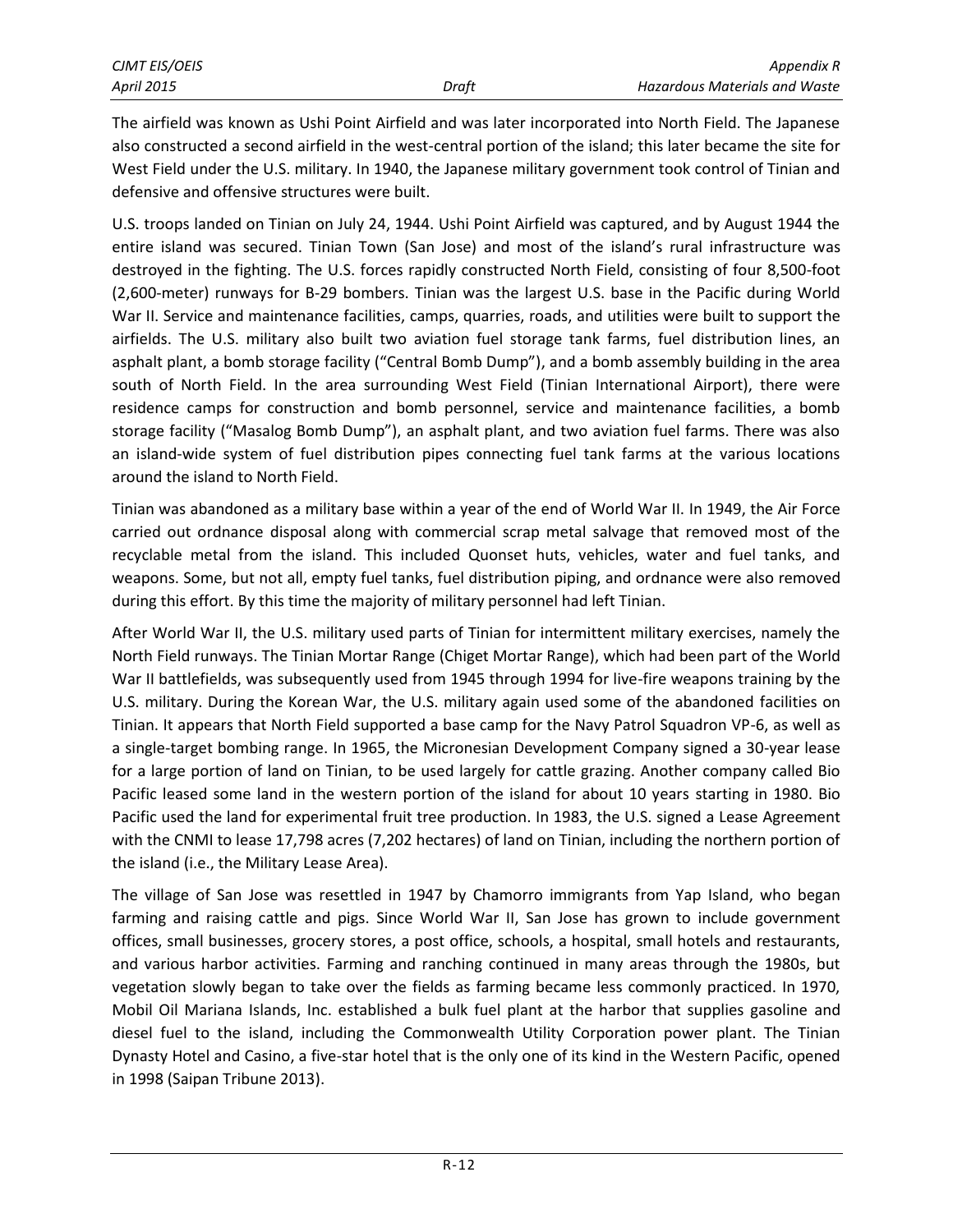North Field is currently used for military training exercises by the Navy, Air Force, Marine Corps, and the Guam Army National Guard. The Tinian Mortar Range (Chiget Mortar Range) is not currently used. Micronesian Development Company no longer leases any land within the northern portion of the island.

#### <span id="page-14-0"></span>**1.4.2 Pagan**

Like Tinian, land uses on Pagan have varied historically from being largely uninhabited until the early 1920s, to predominant agricultural use throughout the 1920s and 1930s, and then to predominant military use by the Japanese and United States during World War II in the late 1930s and 1940s. Following World War II, small-scale U.S. military activity remained until the 1950s when small scale agricultural use resumed. The remaining residents were evacuated from Pagan in 1981 due to the largescale eruption of Mount Pagan. Since 1981, the island has not been resettled or used for industrial or agricultural purposes.

The following background information is summarized from the *Final Historical Ordnance Assessment Study, Pagan, and CNMI* (DoN 2013) as it relates the historical use of hazardous materials on Pagan. After the League of Nations awarded Micronesia to Japan in 1921, the Japanese South Seas Development Company began producing copra (dried coconut meat) on Pagan in the 1920s. In the 1930s, a small dried bonito factory was also established near Laguna Sanhiyon near Apan Bay. Cotton, wild long taro, lemons, "Japanese banana," pineapple, breadfruit, and oranges were planted in cleared areas in the foothills of Mount Pagan. Agricultural activity on Pagan increased, and large quantities of sweet potatoes were exported. As the Japanese population increased through 1939, a commercial area developed on the inner landside of Shomson Beach serving workers housed on the outer shoreside. A Japanese Navy Construction Office was also located on the outer shoreside of Shomson Beach. Japan began building the Pagan airfield before 1937, and upgraded it to an airbase for Japanese forces during World War II. In 1944, there were over 2,150 men from the Japanese Imperial Army and 344 men from the Japanese Imperial Navy stationed at the airbase. Japanese military structures present on Pagan during 1944 included the airfield with a compacted earth runway, an aircraft hangar with space for 10 Zero fighter planes, two concrete air raid shelters, barracks, fuel storage, bomb storage, officers' quarters, and a water reservoir. There were also a radio tower, lookout tower, additional barracks east of Laguna Sanhiyon, a radio station and regiment headquarters adjacent to Laguna Sanhalom, and a pier on Shomson Bay (built in 1939). Japanese naval vessels anchored in Apan Bay as well.

To protect structures and fortify Pagan, the Japanese installed multiple defensive gun placements around the island. The crests of most ridges and peaks have networks of trenches, machine gun positions, and foxholes. Pillboxes, gun emplacements, command and Observation Posts, and underground excavations for storage and shelter lined the sides of hills. Trenches, tank traps, antiaircraft, and artillery positions were located on the plains surrounding the airfield. A radio station and naval headquarters were maintained on the upland slopes south of Mount Pagan. The coastal defenses were concentrated along the beaches of Apan Bay and Pegusa Bay. A network of tunnels leads to gun positions in the cliffs west of Pegusa Bay. The U.S. began aerial missions against Japanese-controlled Pagan on June 12, 1944, and continued through September 1945. Most of the missions took place from June through September of 1944. U.S. bombing missions focused on destroying the airfield and associated bunkers, hangars, fuel storage areas, and barracks to cripple Japanese fighting power on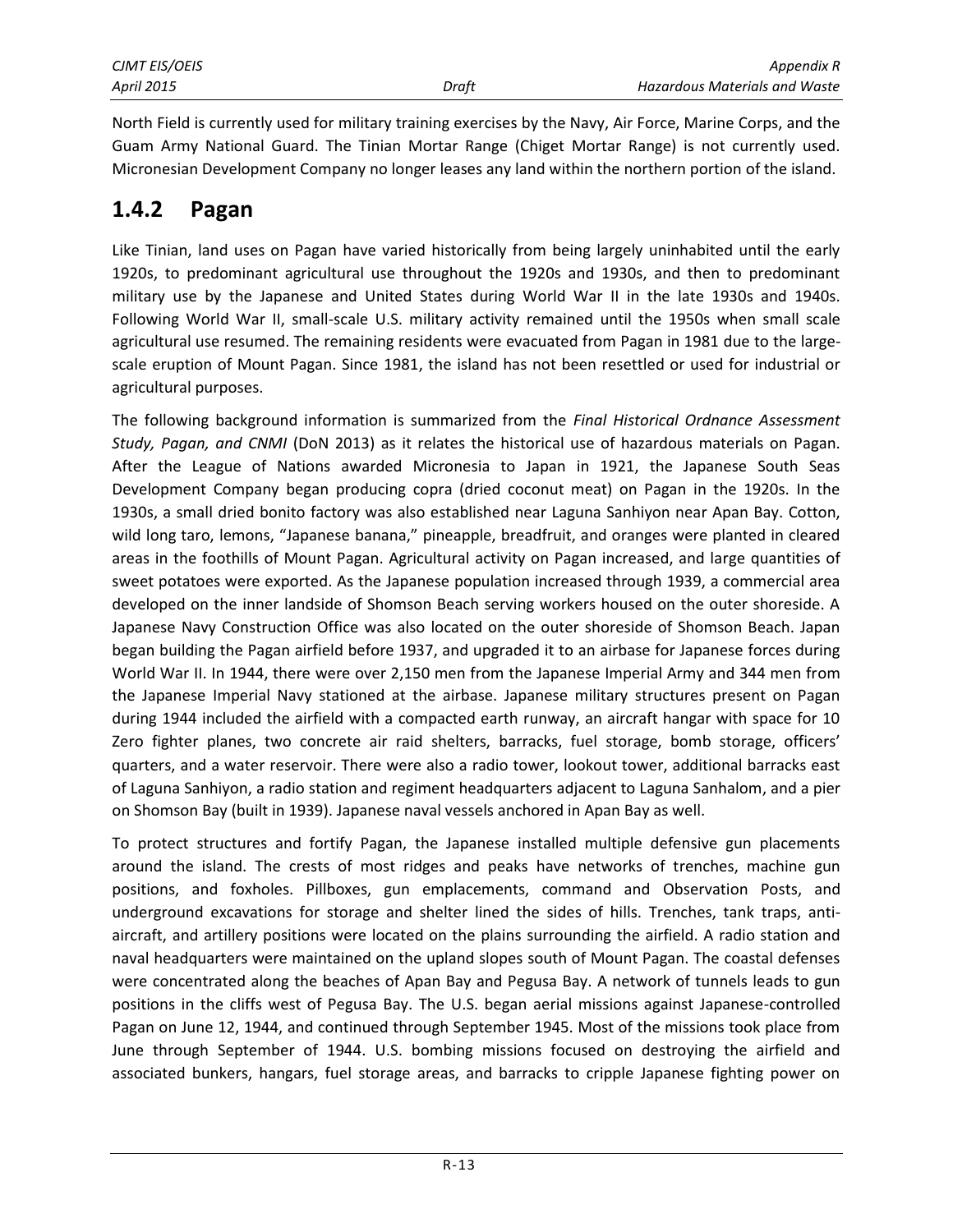Pagan. The mission objectives were to destroy enemy aircraft coastal defense, anti-aircraft batteries, and render the airfield temporarily useless.

Japanese forces on Pagan surrendered to the Marine Corps in September 1945 and were returned to Japan. Surviving Chamorro residents on the island were taken to Saipan. Following the war, the Mariana Islands were administered by the U.S. Trust Territory, and a small military contingent remained on Pagan to maintain the airfield. In 1951, 57 Chamorros relocated to Pagan to resume copra production, which lasted through the 1970s. The remaining 53 residents were evacuated from Pagan in 1981 due to the large-scale eruption of Mount Pagan, which destroyed much of the vegetation on the northern part of the island and covered the eastern portion of the old airfield with about 20 to 30 feet (6 to 9 meters) of lava rock. Since 1981, the island has not been resettled or used for industrial or agricultural purposes.

## <span id="page-15-0"></span>**1.5 DEPARTMENT OF DEFENSE PROGRAMS FOR DOCUMENTING HAZARDOUS MATERIALS ASSOCIATED WITH TRAINING ACTIVITIES**

The U.S. military has established several programs for documenting and managing hazardous materials and hazardous wastes associated with training activities. Marine Corps facilities must follow the requirements of Marine Corps Order 5090.2A (Environmental Compliance and Protection Manual), which include policies and procedures for hazardous waste management, waste military munition minimization, range operations, and munitions disposition (DoN 2009). The purpose of these policies and procedures is to ensure that hazardous waste practices protect human health and the environment.

U.S. military facilities are required to record toxic chemical releases generated during training events as part of the Emergency Planning and Community Right-to-Know Act. This Act establishes requirements for federal, state, and local governments and industry regarding reporting of hazardous and toxic chemicals. Access to this information contributes to improving chemical safety and protecting public health and the environment. Hazardous material releases to the environment from ordnance used in training require annual reporting to the U.S. Environmental Protection Agency under the Emergency Planning and Community Right-to-Know Act Toxic Release Inventory program. Under this program, an installation must report on the Toxic Release Inventory Form R the quantity of ordnance-related chemicals that exceeds applicable reporting thresholds. The Form R must also include information related to how these chemicals were released to the environment, recovered, or recycled. The Form R for each calendar year must be submitted to the U.S. Environmental Protection Agency by July 1 of the following year.

The Marine Corps Range Environmental Vulnerability Assessment program is a proactive and comprehensive program designed to support the Marine Corps' Range Sustainment Program. The operational range assessments conducted through the Range Environmental Vulnerability Assessment program enhance the Marine Corps' ability to prevent or respond to a release or substantial threat of a release of munitions constituents from an operational range or range complex to off-range areas (Marine Corps 2008). Operational ranges across the Marine Corps are being assessed under the Range Environmental Vulnerability Assessment program to identify areas and activities that are subject to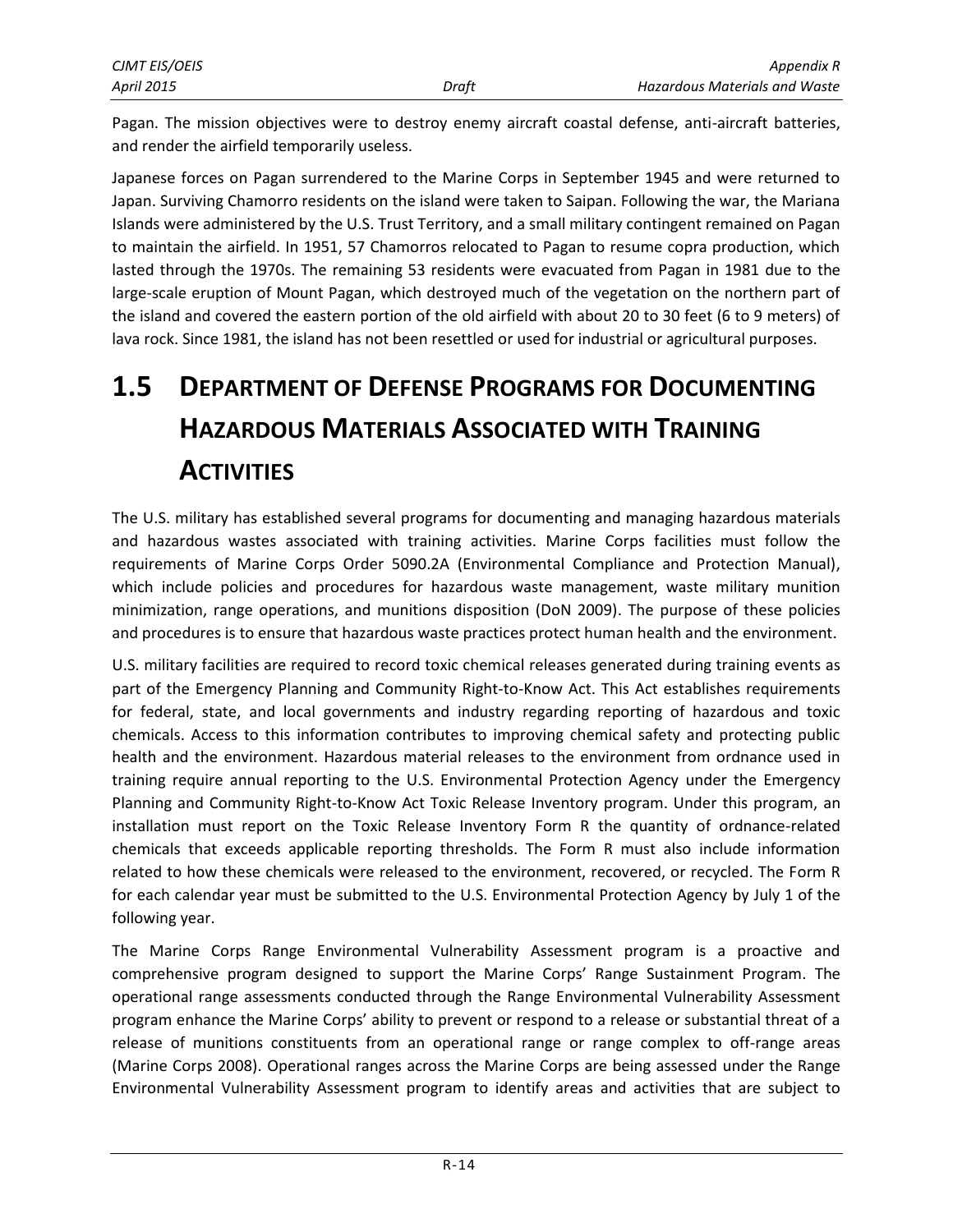possible impacts from external influences, as well as to determine whether a release or substantial threat of a release of munitions constituents from operational ranges to off-range areas creates an unacceptable risk to human health and/or the environment. This is accomplished through a baseline assessment of operational range areas and, where applicable, the use of fate and transport modeling/analysis of the indicator munitions constituents based upon site-specific environmental conditions at the operational ranges and training areas. The scope of the Range Environmental Vulnerability Assessment program includes Marine Corps operational ranges located within the United States and overseas (Marine Corps 2008).

Naval Ordnance Safety and Security Activity Instruction 8020.15B establishes the Explosives Safety Submission process to provide effective review, oversight, and verification of the explosives safety aspects of munitions responses. When the Explosives Safety Submission has been endorsed by Naval Ordnance Safety and Security Activity and approved by the Department of Defense Explosive Safety Board, standard operating procedures and operational protocol would be developed for addressing explosive safety hazards of munitions and explosives of concern in the construction areas.